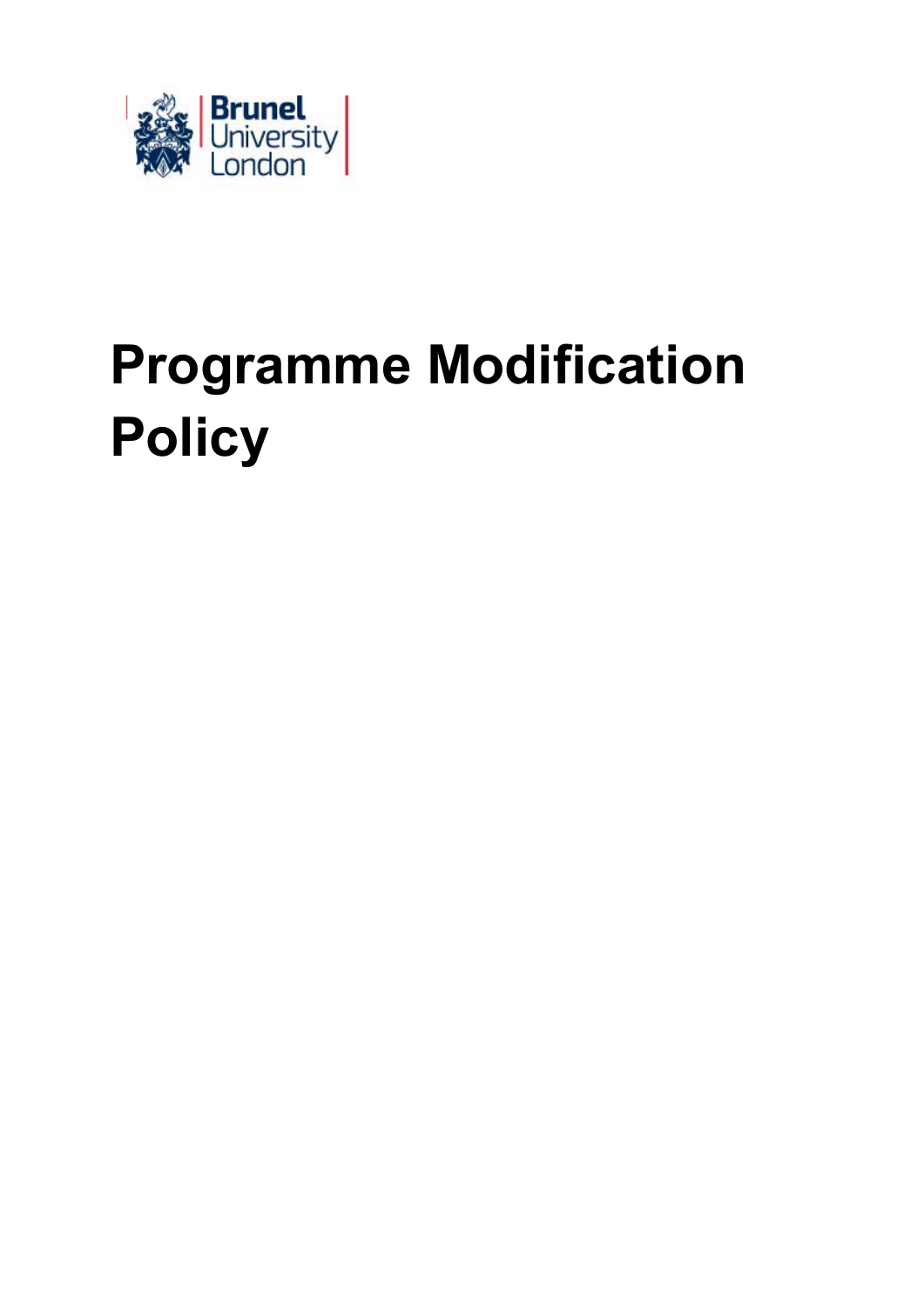# **Documentation Management**

# Document Record

| Maintained by:                  | <b>Quality Assurance</b>                                                       |
|---------------------------------|--------------------------------------------------------------------------------|
| Owned by:                       | <b>University Education Committee</b>                                          |
| <b>Approval Date:</b>           | <b>June 2017</b>                                                               |
| Location of Master<br>Document: | https://intra.brunel.ac.uk/s/QSO/Team/Programmes/Minor<br><b>Modifications</b> |

#### Version Control

| <b>Document</b><br>Version | Amendments                                                                                                                                                                               | Amended<br>By                   | <b>Date</b>  | Approved<br>By                       |
|----------------------------|------------------------------------------------------------------------------------------------------------------------------------------------------------------------------------------|---------------------------------|--------------|--------------------------------------|
| 1.0                        | New Policy replacing Minor<br><b>Modification Policy and</b><br>elements of the Programme<br><b>Approval Policy ("Programme</b><br>Additions").                                          | Quality<br>Assurance            | May 2022     | University<br>Education<br>Committee |
| 1.1                        | Addition of variation to<br>Senate Regulations and<br>intermediate award<br>modification requirements;<br>enhanced guidance regarding<br>consultation required for BPC<br>modifications. | Head of<br>Quality<br>Assurance | June<br>2022 | N/A                                  |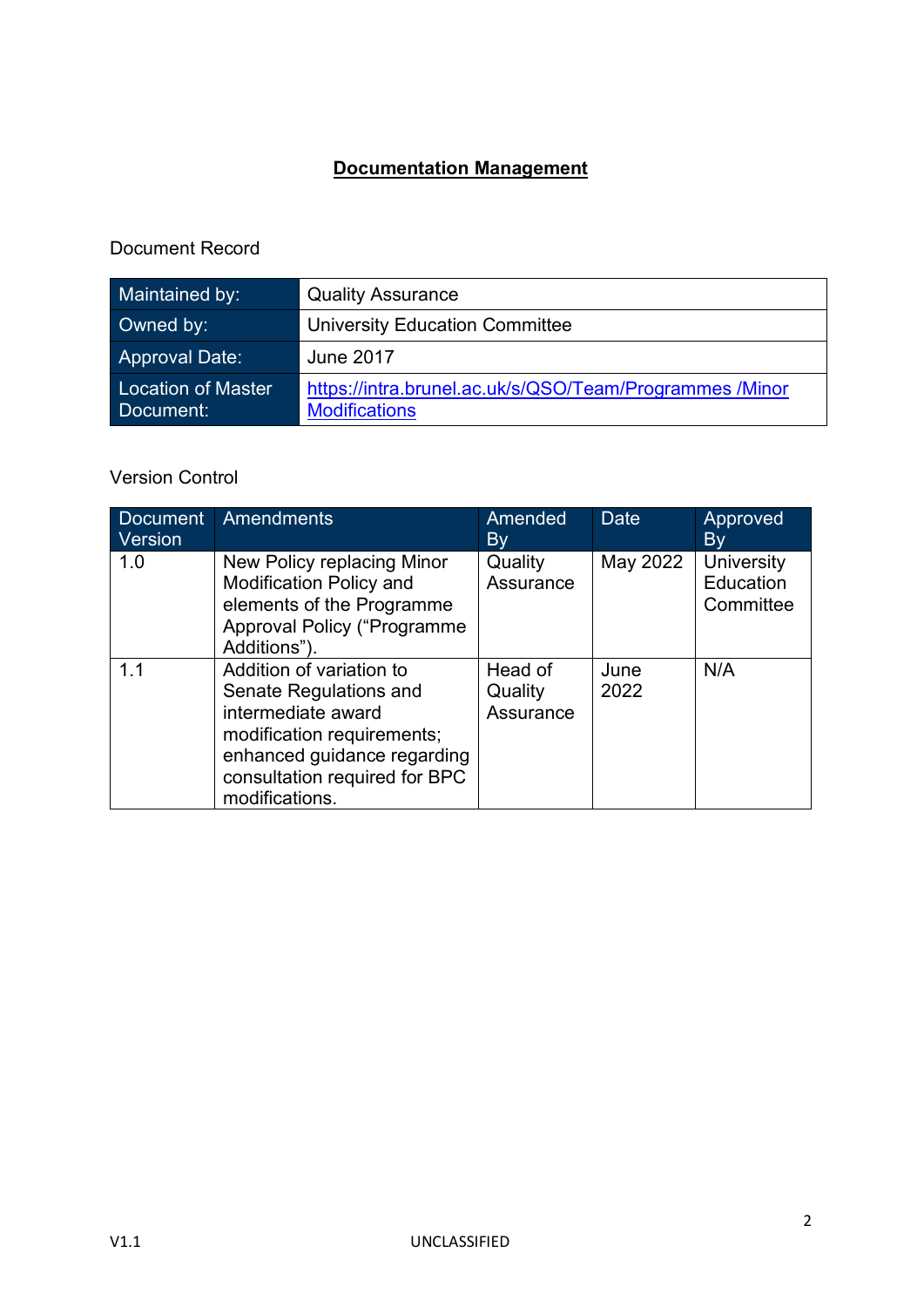#### **1 Introduction**

- 1.1 This Policy sets out the University's processes relating to the modification of existing programmes. Programme modification includes modification of programme specifications and any block outline.
- 1.2 Modification of programmes ranges from incremental changes to assessment, to significant modifications which impact on programme aims, learning outcomes or the assessment strategy.
- 1.3 This Policy adheres to the expectations set out in the QAA UK Quality Code for Higher Education, and also the [Advice and Guidance for Course Design](https://www.qaa.ac.uk/en/quality-code/advice-and-guidance)  [and Development.](https://www.qaa.ac.uk/en/quality-code/advice-and-guidance)
- 1.4 There may be deviation from the defined processes associated with programme modification as approved by Quality Assurance.

#### **2 Principles of the Programme Modification Process**

- 2.1 Colleges should seek to modify their programmes in the interests of:
	- the student academic experience;
	- maintaining academic standards;
	- the requirements of their professional, statutory or requiatory bodies;
	- or developments in the relevant academic or professional field.
- 2.2 Modifications may also be undertaken to address operational or resource changes.
- 2.3 Typically, significant programme modification, as defined in Section 8 of this Policy, should be undertaken as part of Periodic Programme Review, so that the modification may draw on the self-reflection and scrutiny process associated with that procedure.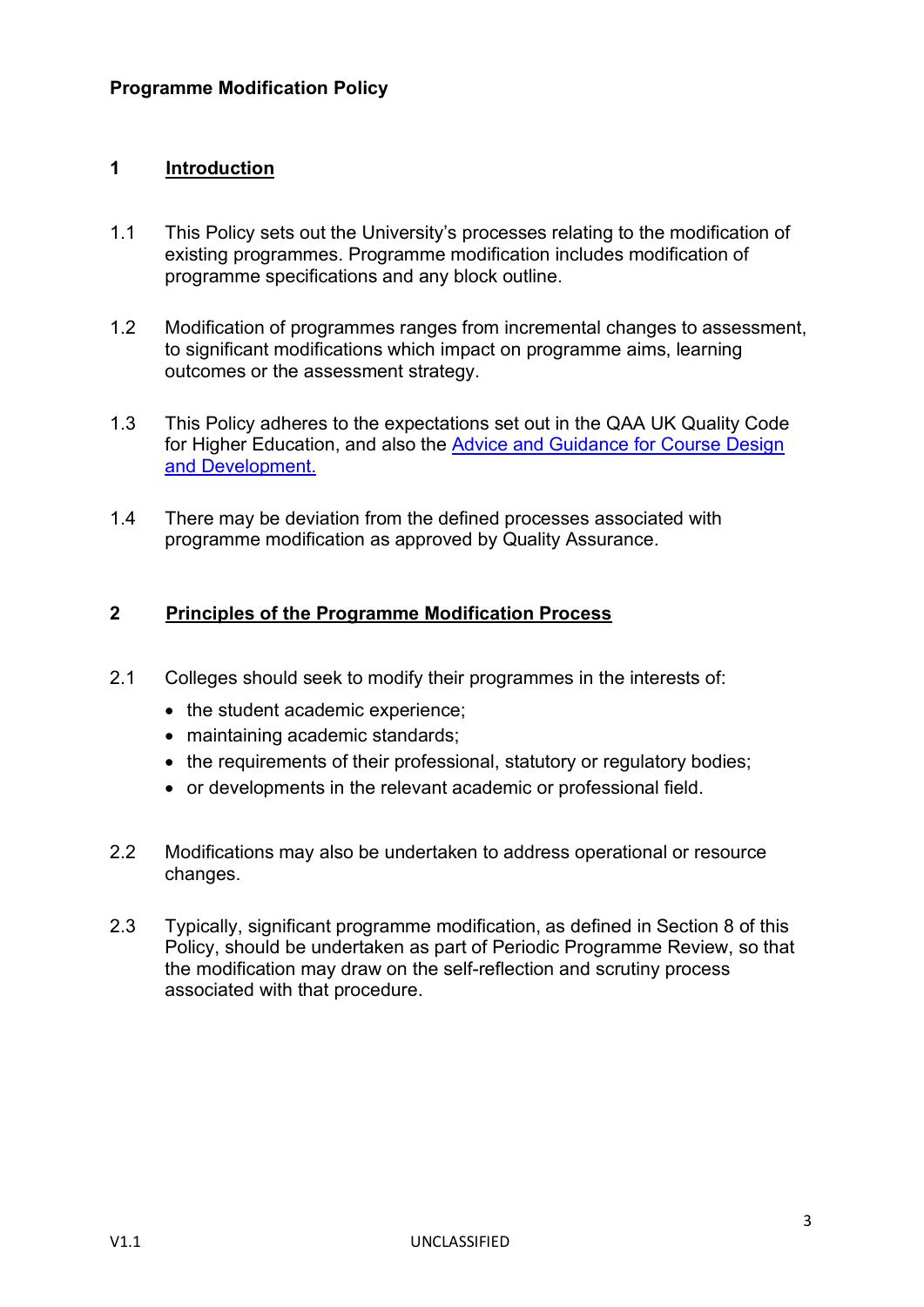#### **3 Request for Programme Modification**

- 3.1 A request for programme modification must be submitted using the Programme Modification Request Form (available [here\)](https://www.brunel.ac.uk/about/quality-assurance/programmes) and according to the guidance contained within.
- 3.2 The formal modification of programme specifications and block outlines, and by extension information contained within SITS, will only be achieved through application of this Policy.

#### **4 Modification Deadlines**

- 4.1 Category 1 and 2 modifications (see Section 7) must be approved by the final scrutiny and approval body and submitted in final form to Quality Assurance no later than 2 months prior to the intake of students affected.
- 4.2 Category 3 to 9 modifications (see Section 7) must be approved by the final scrutiny approval body and submitted in final form to Quality Assurance no later than 6 months prior to the intake of students affected
- 4.3 Where required, modification requests will be referred to the relevant stakeholder for consideration and agreement.

#### **5 Modification of Brunel University London Pathway College (BPC) Programmes**

- 5.1 Modification of BPC programmes (VPES) and block outlines will be conducted as per see Section 7 of this Policy, and consideration and approval will be through the associated University Board of Studies and Department Management Boards, as required.
- 5.2 Where the proposed modification is to a generic BPC programme element or block, final scrutiny and approval will be conducted by the Chair of University Education Committee. In this instance, generic may refer to a BPC programme element which provides progression to multiple departments across multiple colleges, or a BPC block which is included in multiple programme elements.
- 5.3 Additional guidance on consultation expectations for BPC programme modifications is presented in paragraphs 7.3 and 7.4.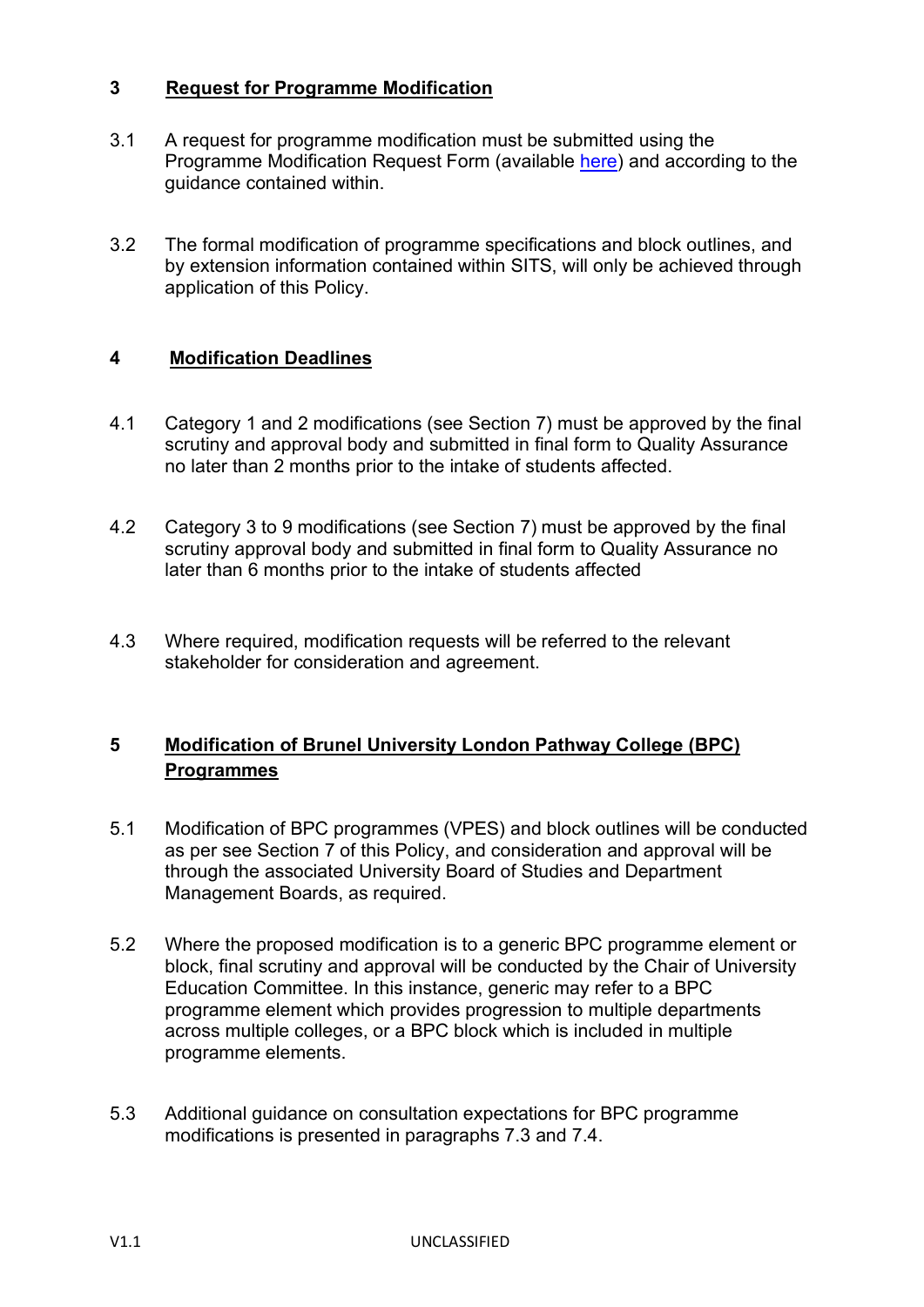#### **6 Programme Modification Process (overview)**

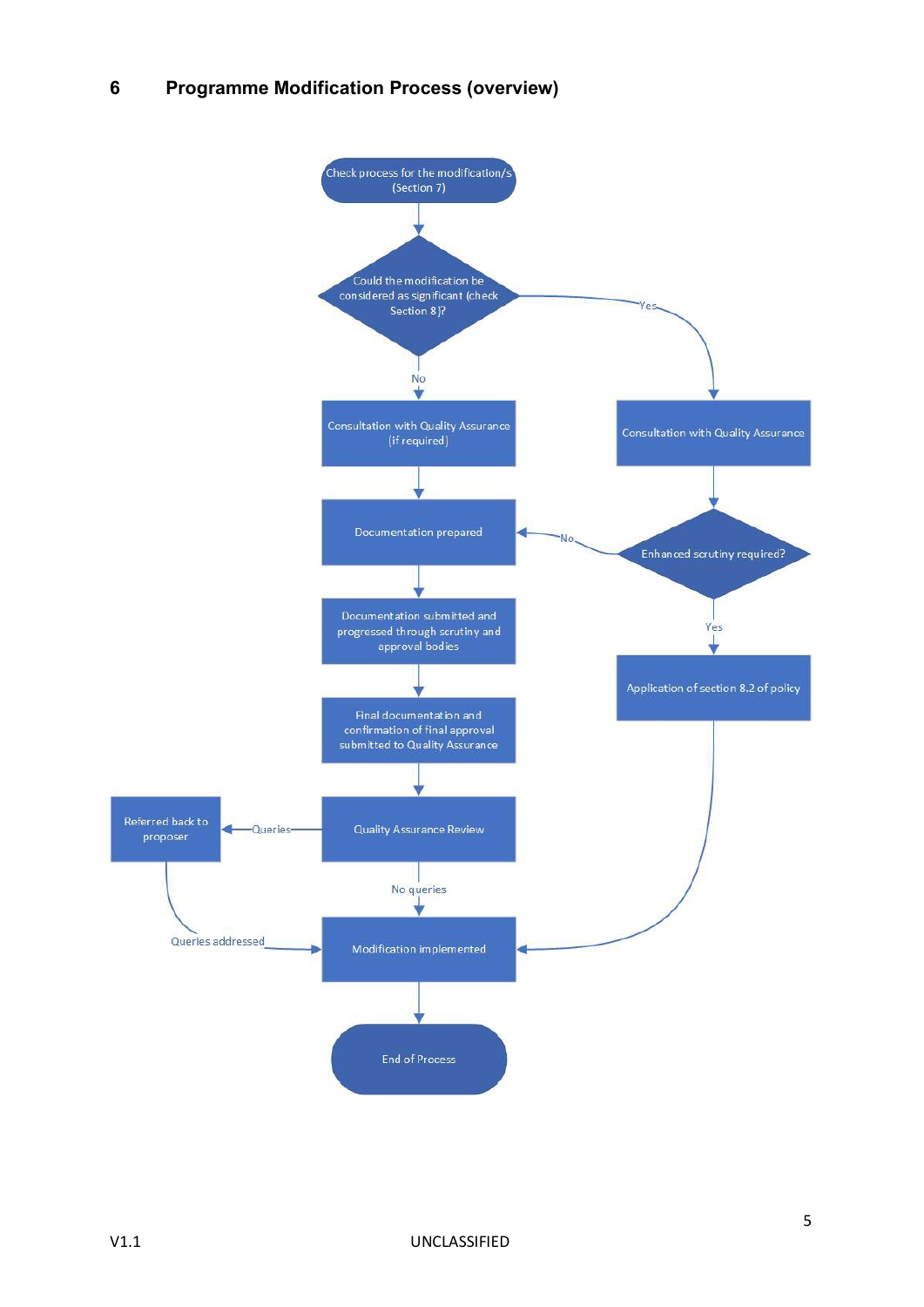#### **7 Modification Requests**

- 7.1 The following table provides details on the process and requirements for specific programme modification requests.
- 7.2 The role of a College Management Board in the programme modification process is to, where required, approve the develop of modifications with particular consideration of the strategic and /or resource implications of the proposed modification.

Key: BoS = Board of Studies; DMB = Department Management Board; CMB = College Management Board; CEC = College Education Committee; SASP = Strategic Approval Scrutiny Panel.

| <b>Modification</b>                                   | Category       | <b>Documents to be provided</b>                                                                                          | <b>Scrutiny Bodies</b> | <b>Final Scrutiny and</b><br><b>Approval Body</b> |
|-------------------------------------------------------|----------------|--------------------------------------------------------------------------------------------------------------------------|------------------------|---------------------------------------------------|
| Change to Block Leader or<br><b>Additional Tutors</b> | 1              | None - TPO to update<br>information via eVision and<br>inform Quality Assurance of the<br>details.                       | N/A                    | N/A                                               |
| <b>Block hours</b>                                    | $\overline{2}$ | • Programme Modification Form<br>• Amended Block outline                                                                 | <b>BoS</b>             | <b>BoS</b>                                        |
| <b>Block HECoS code</b>                               | $\overline{2}$ | • Programme Modification Form<br><b>Amended Block outline</b><br>$\bullet$<br>Where required, programme<br>specification | <b>BoS</b>             | <b>BoS</b>                                        |
| <b>Block prerequisites or</b><br>corequisites         | $\overline{2}$ | • Programme Modification Form<br>• Amended Block outline<br>Where required, programme<br>$\bullet$<br>specification      | <b>BoS</b>             | <b>BoS</b>                                        |
| <b>Block main aims</b>                                | $\overline{2}$ | • Programme Modification Form<br>• Amended Block outline<br>Where required, programme<br>specification                   | <b>BoS</b>             | <b>BoS</b>                                        |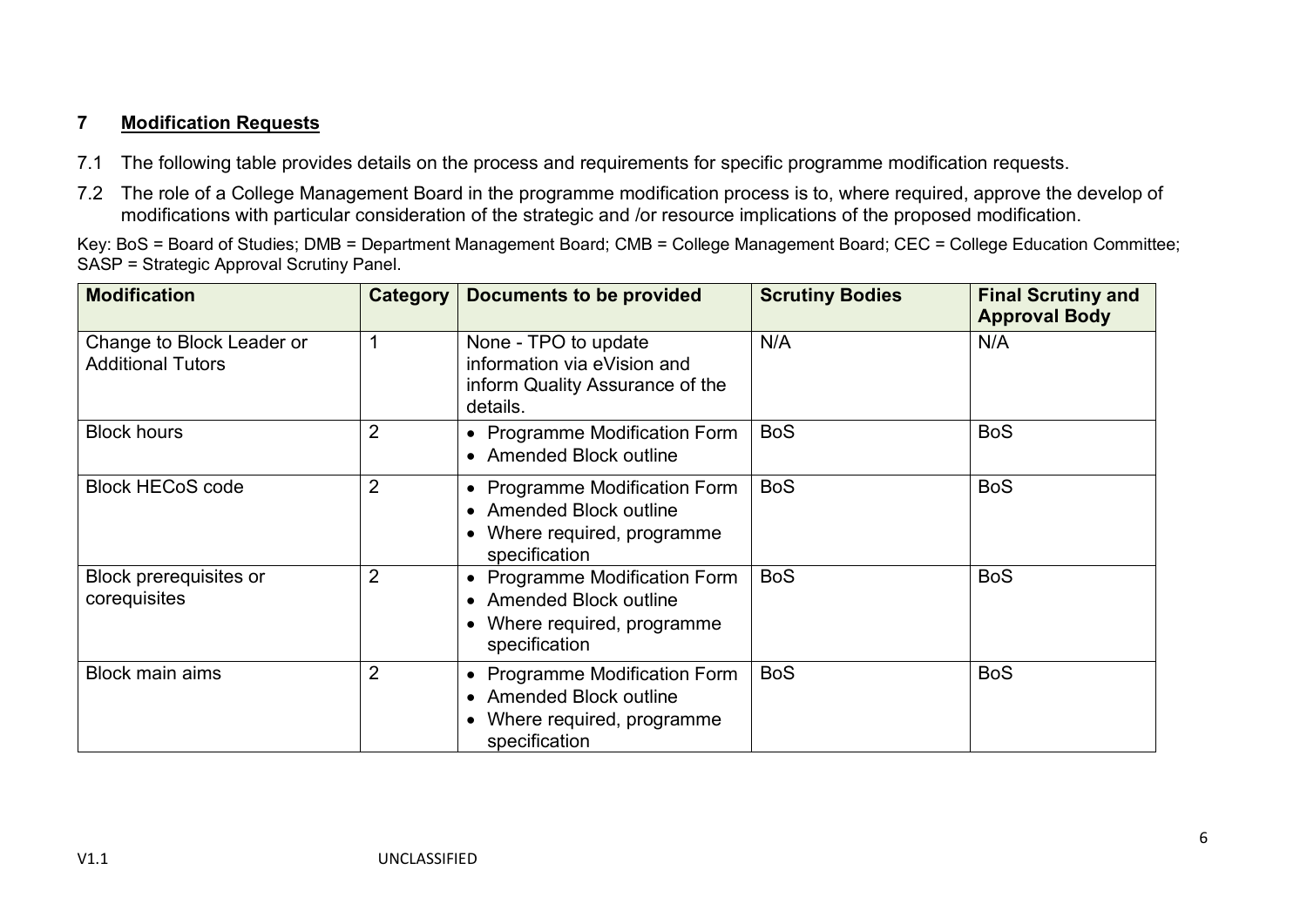| <b>Modification</b>                                                                       | <b>Category</b> | <b>Documents to be provided</b>                                                                                       | <b>Scrutiny Bodies</b> | <b>Final Scrutiny and</b><br><b>Approval Body</b> |
|-------------------------------------------------------------------------------------------|-----------------|-----------------------------------------------------------------------------------------------------------------------|------------------------|---------------------------------------------------|
| <b>Block learning outcomes</b>                                                            | $\overline{2}$  | • Programme Modification Form<br><b>Amended Block outline</b><br>• Where required, amended<br>programme specification | <b>BoS</b>             | <b>BoS</b>                                        |
| <b>Block indicative content</b>                                                           | $\overline{2}$  | • Programme Modification Form<br><b>Amended Block outline</b><br>• Where required, amended<br>programme specification | <b>BoS</b>             | <b>BoS</b>                                        |
| Block teaching and learning<br>strategies and methods (not<br>including changes to hours) | $\overline{2}$  | • Programme Modification Form<br><b>Amended Block outline</b><br>• Where required, amended<br>programme specification | <b>BoS</b>             | <b>BoS</b>                                        |
| Block assessment (elements,<br>duration or weighting)                                     | $\overline{2}$  | • Programme Modification Form<br>• Amended Block outline<br>• Where required, amended<br>programme specification      | <b>BoS</b>             | <b>BoS</b>                                        |
| <b>Block title</b>                                                                        | 3               | • Programme Modification Form<br><b>Amended Block outline</b><br>• Amended Programme<br>specification                 | $BoS - DMB$            | <b>DMB</b>                                        |
| <b>Block credit value</b>                                                                 | 3               | • Programme Modification Form<br>• Amended Block outline<br>• Amended Programme<br>specification                      | $BoS - DMB$            | <b>DMB</b>                                        |
| Which programmes a block<br>applies to                                                    | 3               | • Programme Modification Form<br>• Amended Block outline<br><b>Amended Programme</b><br>specification                 | $BoS - DMB$            | <b>DMB</b>                                        |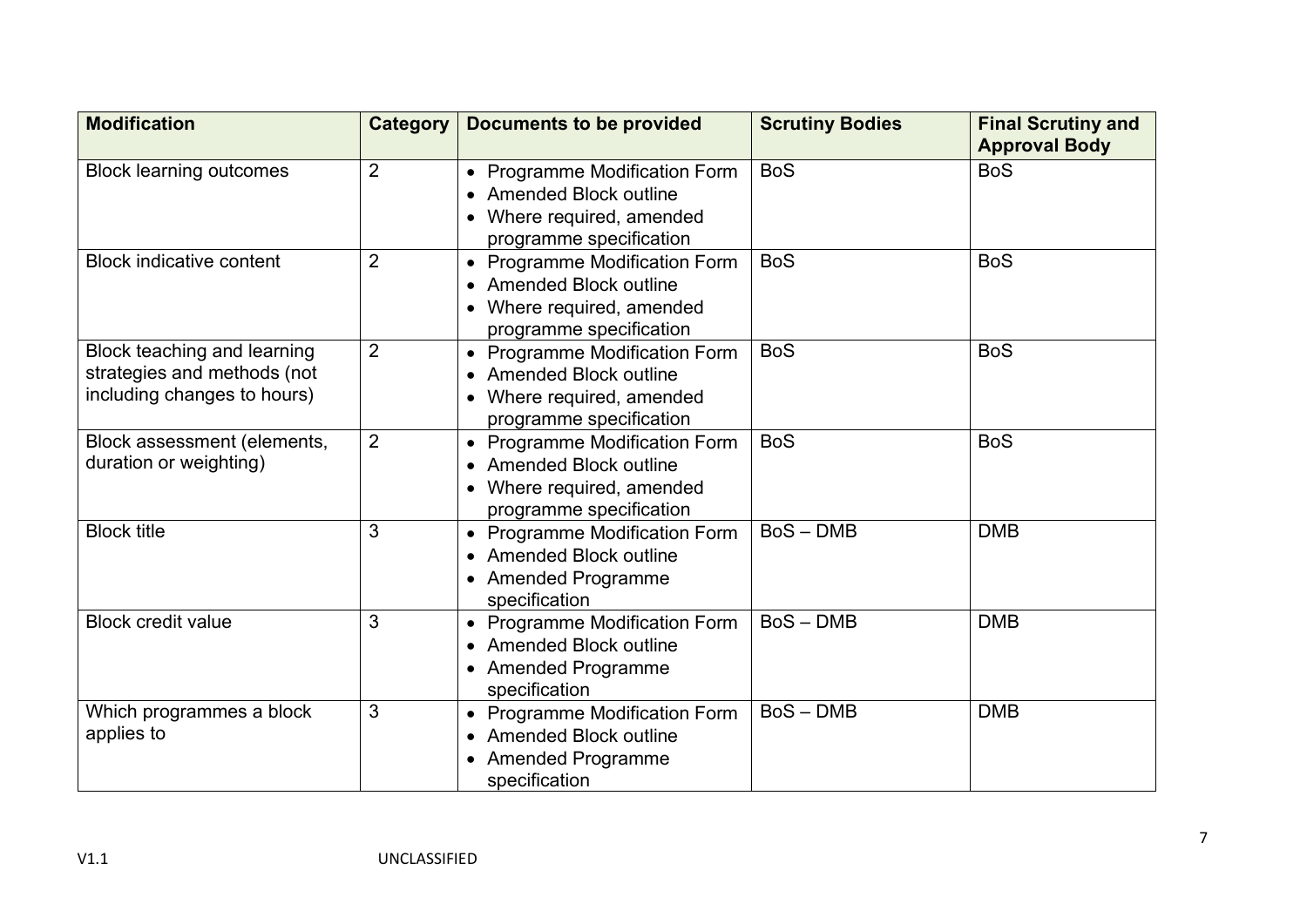| <b>Modification</b>                                                         | Category       | <b>Documents to be provided</b>                                                                                    | <b>Scrutiny Bodies</b> | <b>Final Scrutiny and</b><br><b>Approval Body</b> |
|-----------------------------------------------------------------------------|----------------|--------------------------------------------------------------------------------------------------------------------|------------------------|---------------------------------------------------|
| Programme structure - addition<br>or removal of a block                     | 3              | • Programme Modification Form<br>• Amended Block outline<br>• Amended Programme<br>specification                   | $BoS - DMB$            | <b>DMB</b>                                        |
| Programme structure - Which<br>blocks are compulsory or<br>optional         | 3              | • Programme Modification Form<br>• Amended Block outline<br>• Amended Programme<br>specification                   | $BoS - DMB$            | <b>DMB</b>                                        |
| <b>Block Code Change</b>                                                    | 3              | <b>Programme Modification Form</b><br>$\bullet$<br>• Amended Block outline<br>• Amended Programme<br>specification | $BoS - DMB$            | <b>DMB</b>                                        |
| Programme HECoS Code                                                        | 4              | • Programme Modification Form<br>• Amended Programme<br>Specification                                              | $BoS - DMB$            | <b>DMB</b>                                        |
| Programme educational aims                                                  | $\overline{4}$ | • Programme Modification Form<br>• Amended Programme<br>Specification                                              | $BoS - DMB$            | <b>DMB</b>                                        |
| Programme learning/teaching<br>strategies and methods detail                | 4              | • Programme Modification Form<br>• Amended Programme<br>Specification                                              | $BoS - DMB$            | <b>DMB</b>                                        |
| Programme summative<br>assessment methods detail                            | 4              | • Programme Modification Form<br>• Amended Programme<br>Specification                                              | $BoS - DMB$            | <b>DMB</b>                                        |
| Programme level learning<br>outcomes and/or mapping of<br>learning outcomes | $\overline{4}$ | • Programme Modification Form<br>• Amended Programme<br>Specification                                              | $BoS - DMB$            | <b>DMB</b>                                        |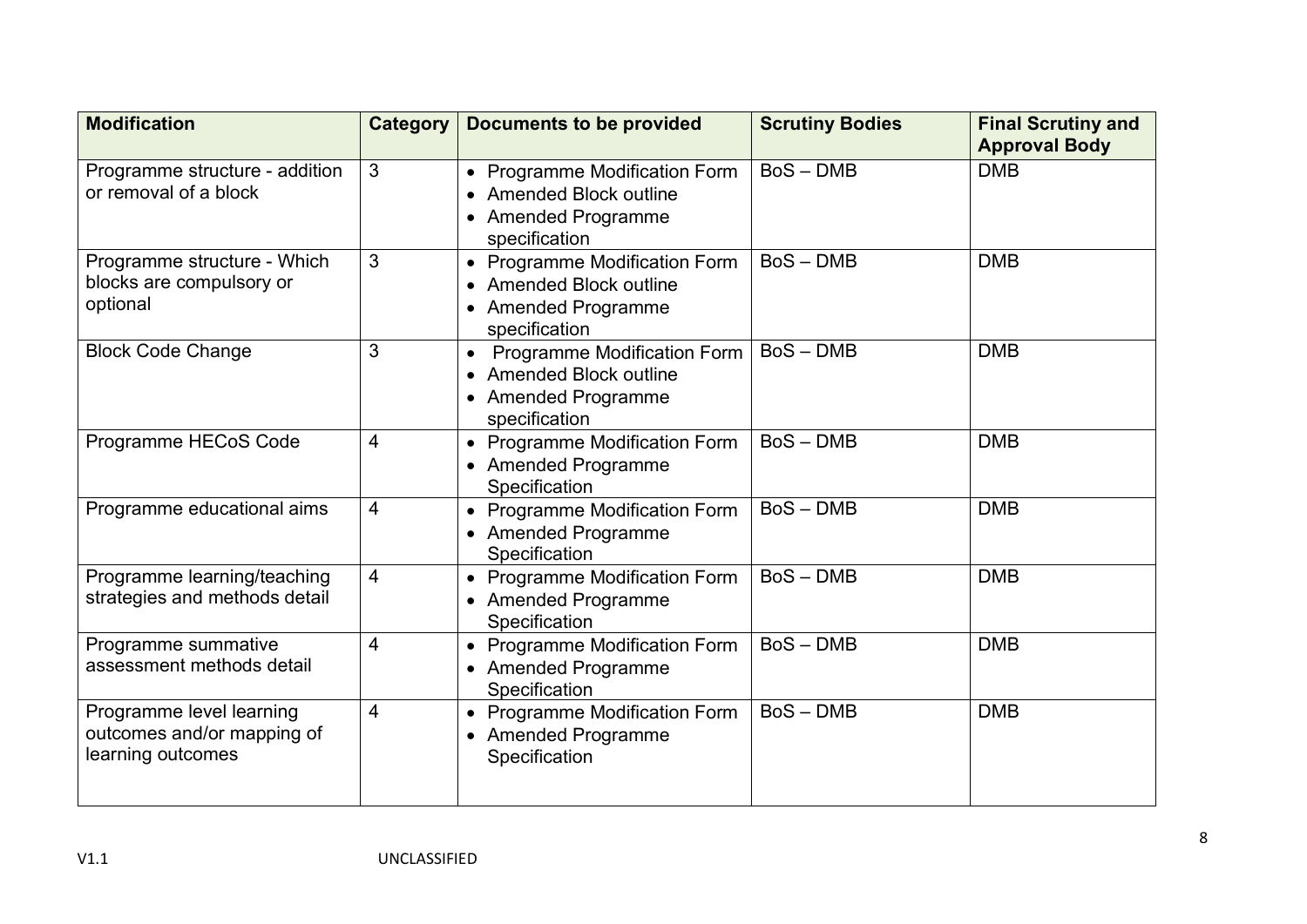| <b>Modification</b>                                                                                                                  | <b>Category</b> | <b>Documents to be provided</b>                                                                                     | <b>Scrutiny Bodies</b>            | <b>Final Scrutiny and</b><br><b>Approval Body</b> |
|--------------------------------------------------------------------------------------------------------------------------------------|-----------------|---------------------------------------------------------------------------------------------------------------------|-----------------------------------|---------------------------------------------------|
| Programme - which blocks or<br>assessments are core or not<br>core                                                                   | $\overline{4}$  | <b>Programme Modification Form</b><br>$\bullet$<br>• Amended Programme<br>Specification<br>• Amended Block Outlines | $BoS - DMB$                       | <b>DMB</b>                                        |
| Change to length of programme                                                                                                        | $\overline{4}$  | <b>Programme Modification Form</b><br>$\bullet$<br>• Amended Programme<br>Specification                             | $BoS - DMB$                       | <b>DMB</b>                                        |
| Amendments to information<br>regarding sequencing of blocks                                                                          | $\overline{4}$  | • Programme Modification Form<br>• Amended Programme<br>Specification                                               | $BoS - DMB$                       | <b>DMB</b>                                        |
| Programme progression or<br>award rules (with no variation to<br>Senate Regulations)                                                 | $\overline{4}$  | • Programme Modification Form<br><b>Amended Programme</b><br>$\bullet$<br>Specification                             | $BoS - DMB$                       | <b>DMB</b>                                        |
| Amendments to admission or<br>entry requirement information<br>contained within a programme<br>specification.                        | $\overline{4}$  | <b>Programme Modification Form</b><br>$\bullet$<br><b>Amended Programme</b><br>Specification                        | $BoS - DMB$                       | <b>DMB</b>                                        |
| Addition of an existing BPC<br><b>Foundation or Pre-Masters</b><br>Validated Programme Element<br>to an existing Brunel<br>programme | 5               | • Programme Modification Form<br>• Amended Programme<br>Specifications (BUL and BPC)                                | $CMB - BoS - DMB -$<br><b>CEC</b> | <b>CEC</b>                                        |
| New intake month                                                                                                                     | 5               | <b>Programme Modification Form</b><br>$\bullet$<br>• Amended Programme<br>Specification                             | $CMB - BoS - DMB -$<br><b>CEC</b> | <b>CEC</b>                                        |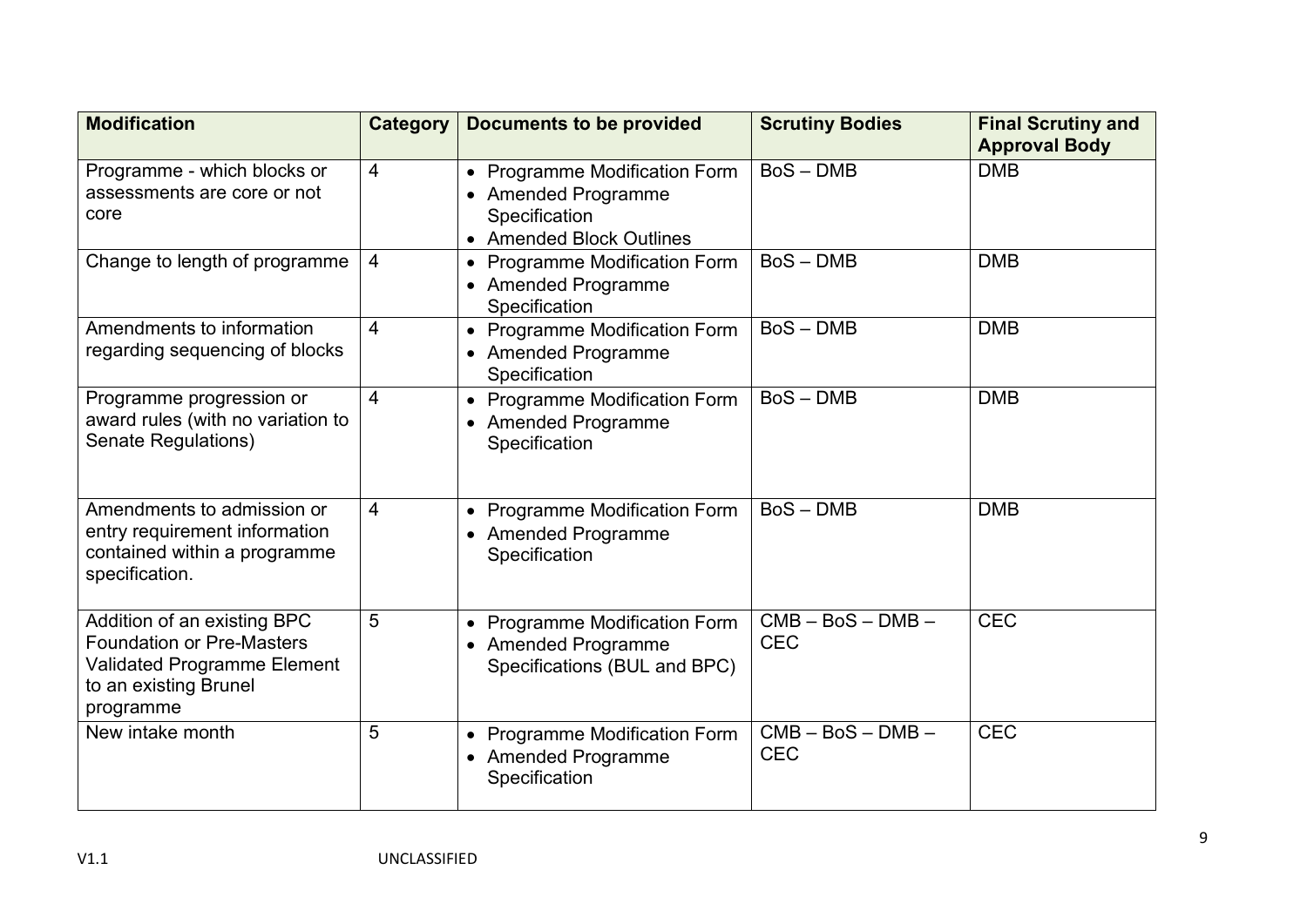| <b>Modification</b>                                                                          | <b>Category</b> | <b>Documents to be provided</b>                                                                                                                           | <b>Scrutiny Bodies</b>                                   | <b>Final Scrutiny and</b>            |
|----------------------------------------------------------------------------------------------|-----------------|-----------------------------------------------------------------------------------------------------------------------------------------------------------|----------------------------------------------------------|--------------------------------------|
|                                                                                              |                 |                                                                                                                                                           |                                                          | <b>Approval Body</b>                 |
| Change to maximum period of<br>registration                                                  | 6               | <b>Programme Modification Form</b><br>$\bullet$<br>• Amended Programme<br>Specification                                                                   | $BoS - DMB - CEC$                                        | Senate (via CEC<br>report to Senate) |
| Variation to Senate Regulations                                                              | 6               | <b>Programme Modification Form</b><br>$\bullet$<br>• Amended Programme<br>Specification                                                                   | $BoS - DMB -$<br>Independent<br><b>Scrutineers - CEC</b> | Senate (via CEC<br>report to Senate) |
| Addition/removal of<br>intermediate award                                                    | 6               | <b>Programme Modification Form</b><br>$\bullet$<br><b>Amended Programme</b><br>Specification                                                              | $BoS - DMB -$<br>Independent<br>Scrutineers - CEC        | Senate (via CEC<br>report to Senate) |
| Award title change                                                                           | 7               | • Programme Modification Form<br>• Amended Programme<br>Specification                                                                                     | $CMB - BoS - DMB -$<br>SASP-CEC                          | Senate (via CEC<br>report to Senate) |
| Addition of an existing BPC<br>alternative level 4 to an existing<br><b>Brunel Programme</b> | 8               | <b>Programme Modification Form</b><br>$\bullet$<br>Mapping document<br>$\bullet$<br><b>Amended Programme</b><br>$\bullet$<br>Specifications (BUL and BPC) | $CMB - BoS - DMB -$<br>Independent<br>Scrutineers - CEC  | <b>CEC</b>                           |
| New mode of study (part time or<br>full time)                                                | 8               | <b>Programme Modification Form</b><br>$\bullet$<br>• Amended Programme<br>Specification                                                                   | $CMB - BoS - DMB -$<br>Independent<br>Scrutineers - CEC  | <b>CEC</b>                           |
| New mode of delivery (online)                                                                | 8               | • Programme Modification Form<br>• Amended Programme<br>Specification                                                                                     | $CMB - BoS - DMB -$<br>Independent<br>Scrutineers - CEC  | <b>CEC</b>                           |
| Introduction of a staged model<br>to an existing programme                                   | 8               | • Programme Modification Form<br>• Amended Programme<br>Specification                                                                                     | $CMB - BoS - DMB -$<br>Independent<br>Scrutineers - CEC  | <b>CEC</b>                           |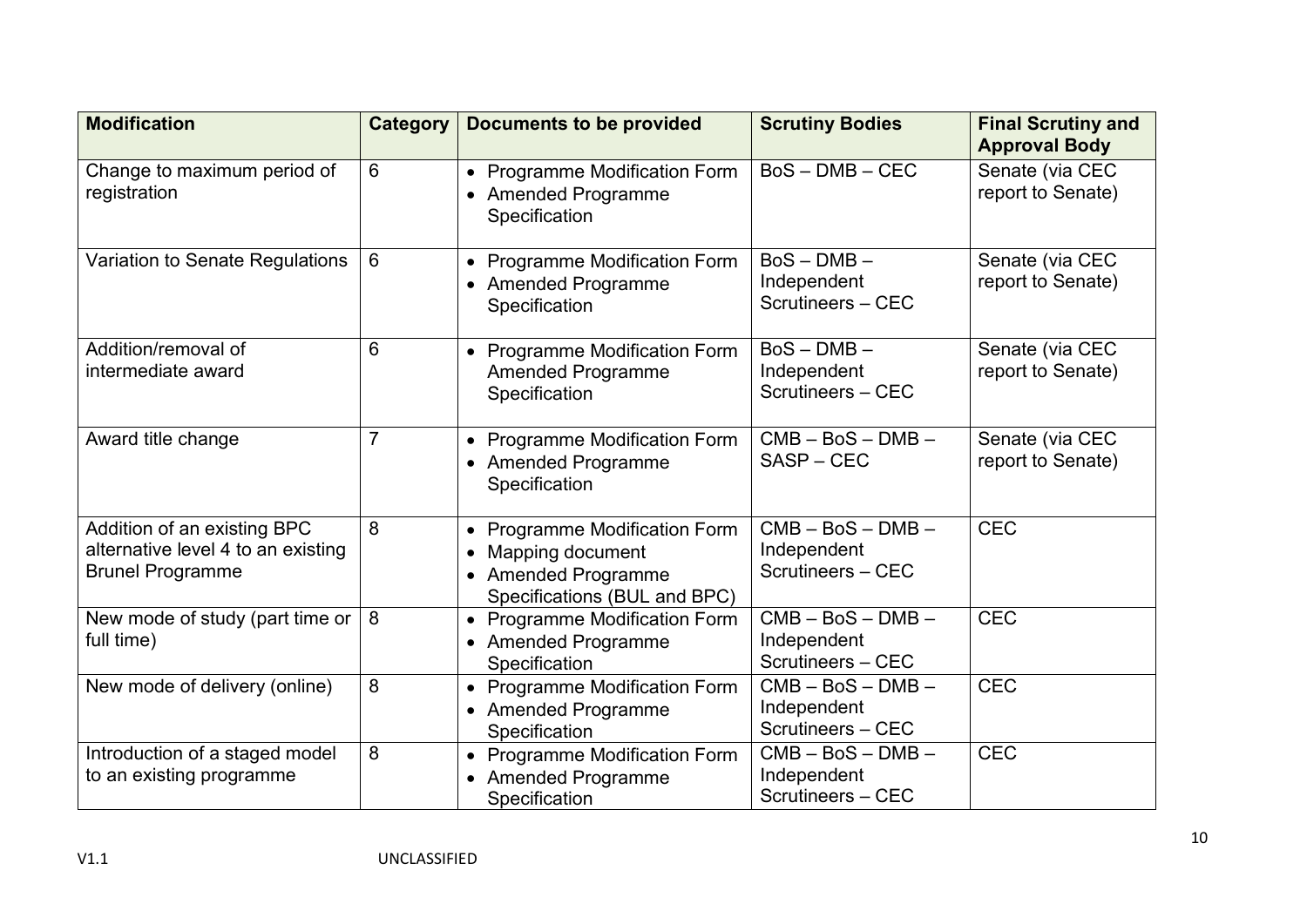| <b>Modification</b>                                                                | <b>Category</b> | <b>Documents to be provided</b>                                                 | <b>Scrutiny Bodies</b>                                                  | <b>Final Scrutiny and</b><br><b>Approval Body</b>                       |
|------------------------------------------------------------------------------------|-----------------|---------------------------------------------------------------------------------|-------------------------------------------------------------------------|-------------------------------------------------------------------------|
| Award type change (e.g. MA to<br>MSc)                                              | -9              | • Programme Modification Form<br><b>Amended Programme</b><br>Specification      | $CMB - BoS - DMB -$<br>Independent<br>Scrutineers - CEC                 | Senate (via the<br><b>College Education</b><br><b>Committee Report)</b> |
| Addition of a placement element   9<br>(and by extension an award title<br>change) |                 | <b>Programme Modification Form</b><br><b>Amended Programme</b><br>Specification | $CMB - BoS - DMB -$<br>Independent<br>Scrutineers (PDC) -<br><b>CEC</b> | Senate (via the<br><b>College Education</b><br><b>Committee Report)</b> |

#### **Consultation regarding BPC Programme Modifications**

7.3 As Validated Programme Elements of University awards, any modification to a BPC programme and/or its blocks require appropriate consultation with the associated Brunel Subject/Department. Consultation will be carried out by BPC, and the outcome, including the explicit record of approval, will be submitted to Quality Assurance alongside the final documentation set. Expectations regarding consultation are as follows:

| <b>Programme Modification</b>                | <b>Consultation Requirements</b>                                                                                                                    |
|----------------------------------------------|-----------------------------------------------------------------------------------------------------------------------------------------------------|
| <b>Block</b>                                 | Approval by the associated Brunel discipline, through the Board of Studies                                                                          |
| <b>Validated Programme Element</b><br>(VPES) | Approval by all associated Brunel disciplines directly impacted by the change, through the<br>Board of Studies and then Department Management Board |

7.4 At the commencement of each academic year, BPC should provide an overview of a VPES' newly implemented modifications to each programme/subject listed in section 7 of the specification.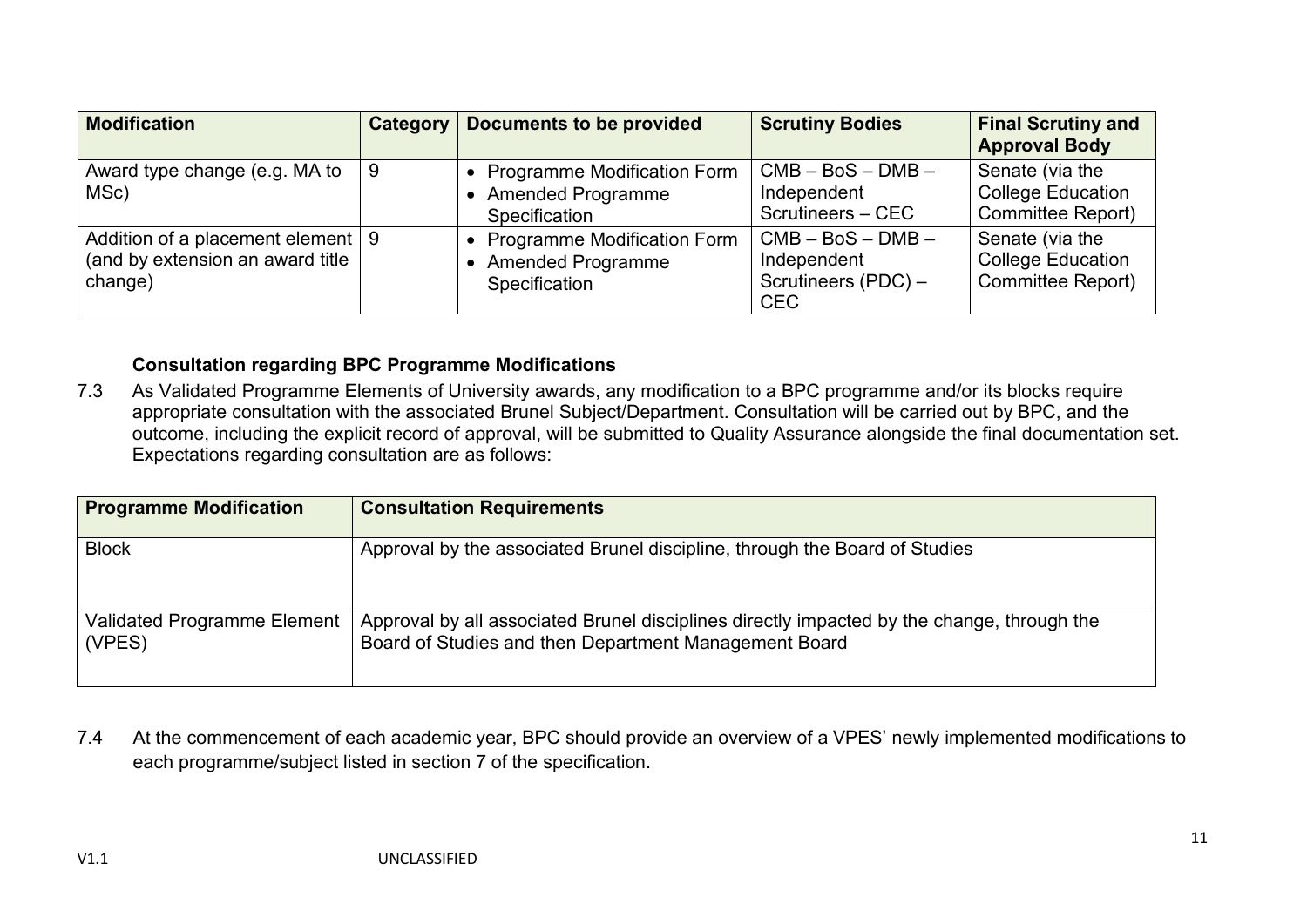#### **8 Proposals for the Significant Modification of a Programme**

- 8.1 Where a programme modification request is to result in one or more of the following, it will be considered significant:
	- substantial reorganisation or restructuring of the programme, for example the move from modular blocks to study and assessment blocks (or viceversa), or the reorganisation of block credit sizes;
	- significant change to programme aims or programme level learning outcomes;
	- fundamental and significant change to the programme's assessment strategy; or
	- changes to more than 25% of the programme's content, as represented by the number of credits affected. For example, for an undergraduate degree, a change that impacts on 90 credits would trigger enhanced scrutiny.
- 8.2 In this instance, approval by the relevant Deputy Dean Academic Affairs will be required in order for the programme modification to be accepted by Quality Assurance and progressed to the next stage.
- 8.3 Where Quality Assurance receives a request for significant programme modification, and the approval of a Deputy Dean Academic Affairs is not provided, the request will be referred to the relevant Deputy Dean Academic Affairs.
- 8.4 Where the proposal for a significant programme modification is accepted, Quality Assurance will agree with the relevant Associate Dean (Quality Assurance) on the level of "enhanced scrutiny" required. This may include:
	- the scheduling of the modification as part of an upcoming Periodic Programme Review;
	- application of the University's procedure for the approval of Programme Variations (see Programme Approval Policy) which includes the convening of a Panel to consider the programme/s; or
	- review of the modification request by one or more internal staff, and one external academic, typically the programme's external examiner. In this instance the programme team will need to provide the programme modification form and the amended documentation. Approval by the reviews will be communicated to the College Education Committee which will have formal responsibility for final scrutiny and approval. Appointment of reviewers will be managed by Quality Assurance.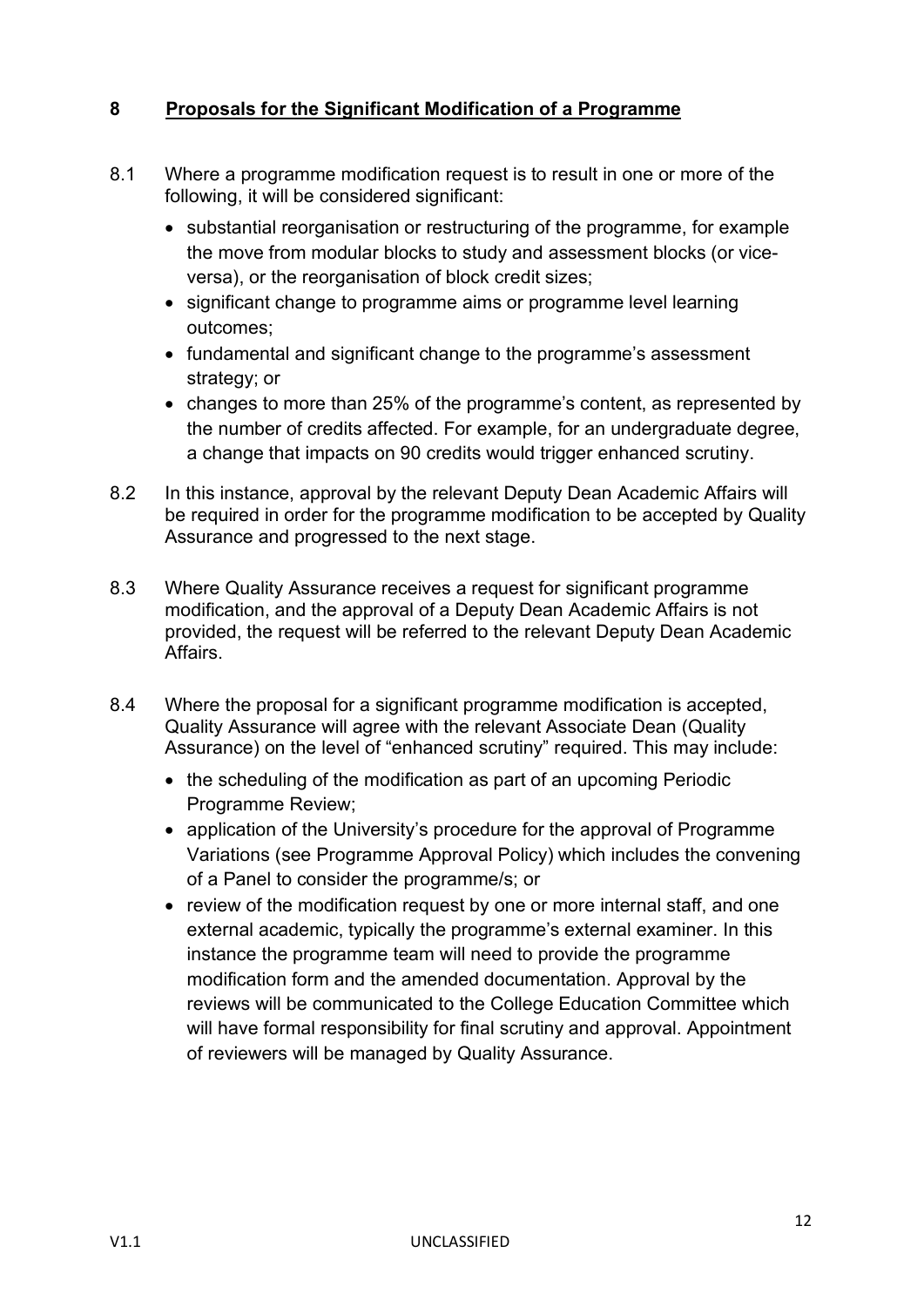#### **9 Multiple Instances of Programme Modification**

- 9.1 Category 4 to 8 modifications may be undertaken on three separate occasions between approval events<sup>[1](#page-12-0)</sup> before triggering the requirement for the programme/s in question to undergo a formal review. The purpose of this review is to ensure that the programme aims and learning outcomes continue to be appropriate and are achievable through the associated block outlines.
- 9.2 Where a review is required, the University will apply the procedure used for the approval of Programme Variations (see Programme Approval Policy) which includes the convening of a Panel to consider the programme/s.

#### **10 Support from Quality Assurance**

- 10.1 Approval by Quality Assurance prior to the formal scrutiny and approval of a programme modification by a Board of Studies and/or Department Management Board is not required.
- 10.2 Quality Assurance Managers should be contacted in the development stage of a programme modification proposal if there are any queries about the process or for clarification of the type of modification (for example, whether it is purely a block level change or if there is an impact at programme level).
- 10.3 Where the proposed modification is significant (see Section 8) or is considered complex, Quality Assurance must be consulted at the earliest stage.
- 10.4 Quality Assurance may provide feedback on modifications at any stage of the process, including at meetings of Boards of Studies or following final submission, and may highlight issues in relation to:
	- incomplete proposals, which may require re-submission of, or additions to, documentation submitted;
	- the need for further clarification of the proposal/associated documentation;
	- the need for further discussion as to whether block or programme level learning outcomes can be met by an assessment change/new module/removal of a module;
	- the need for the college to discuss the modification with Timetabling, Awarding or SDM regarding timing of implementation;
	- mapping of programme level learning outcomes;
	- implications for existing cohorts;

<span id="page-12-0"></span> $1$  Approval events are defined as initial approval, periodic programme review, or an instance of enhanced scrutiny as defined in this Policy.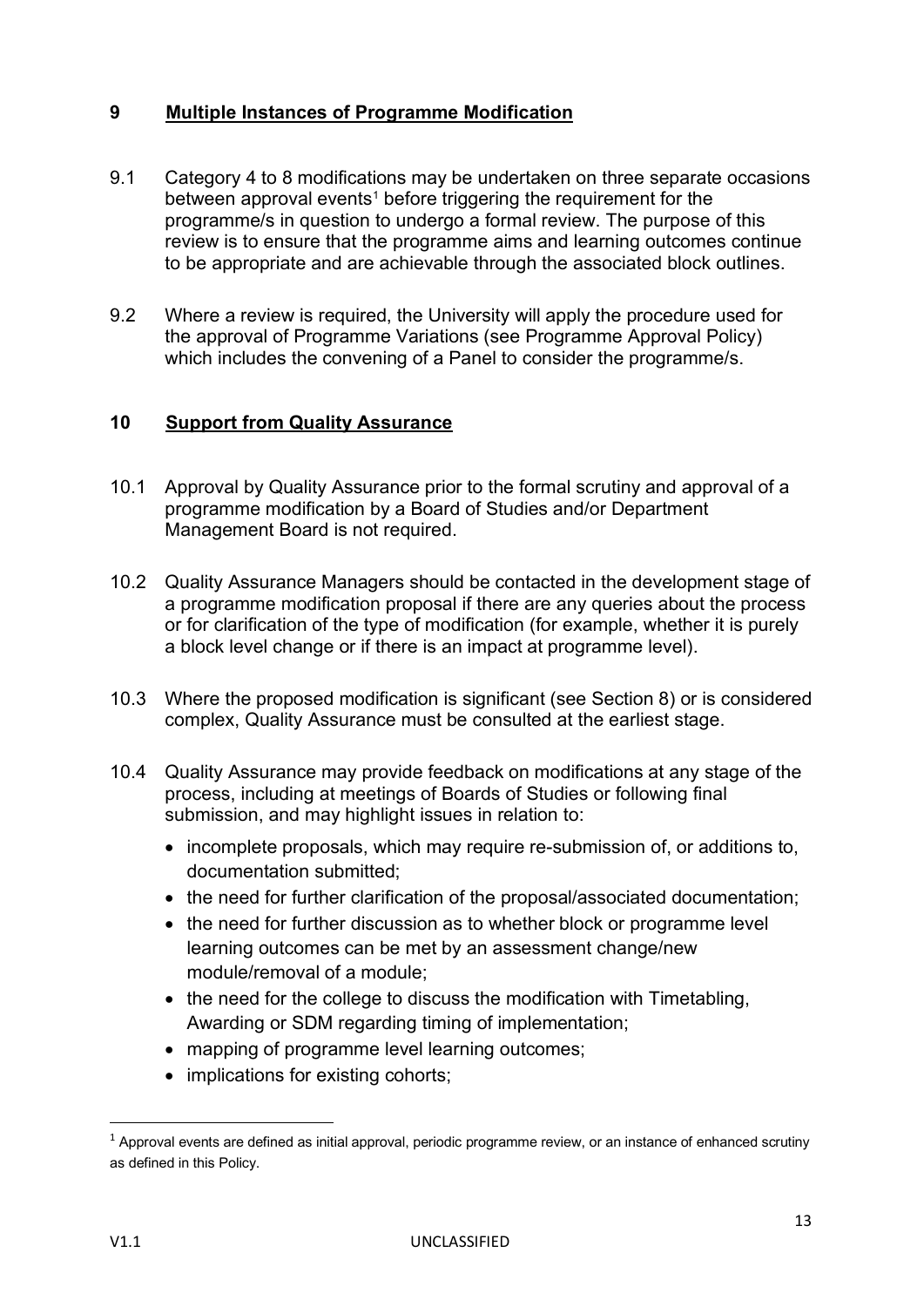- CMA requirements (such as the need to consult student cohorts affected by the change):
- the impact of the modification of on other associated programmes:
- whether the modifications proposed constitute the need for enhanced scrutiny (see section 8).
- 10.5 Queries raised by Quality Assurance regarding a proposed programme modification request will need to be addressed before the modification can be implemented.
- 10.6 Where required, Quality Assurance will require confirmation from Timetabling, Awarding or SDM regarding the agreed implementation date for a proposed modification before formally processing it.

# **11 The Programme Modification Process**

11.1 The programme modification process involves five distinct stages.

# **Stage 1 – Concept**

11.2 The first stage in this process is the decision by a college, department, or programme team that there should be a programme modification. This could be the result of: student feedback; external examiner feedback; PSRB requirements; developments in the sector or academic discipline; changes in college/department strategy; or other college or University requirements.

#### **Stage 2 – Consultation with Quality Assurance**

11.3 Quality Assurance may be consulted with to clarify the process for a programme modification. Where the proposed modification is significant (see Section 8) or is considered complex, Quality Assurance must be consulted at the earliest stage to determine if enhanced scrutiny is required. Where the latter is not required, the following stages will occur.

# **Stage 3 – College Scrutiny and Approval**

- 11.4 Once the details of the modification have been agreed in principle by the relevant stakeholders, the relevant member of staff within the college should proceed with seeking approval by the relevant college body (see Section 7).
- 11.5 Formal Scrutiny within a College will vary depending on the type of modification (see Section 7). To undertake appropriate scrutiny, the relevant body must be provided with the programme modification form and the relevant modified block/programme documentation (with track changes). Formal approval should be recorded in the minutes of the relevant meeting.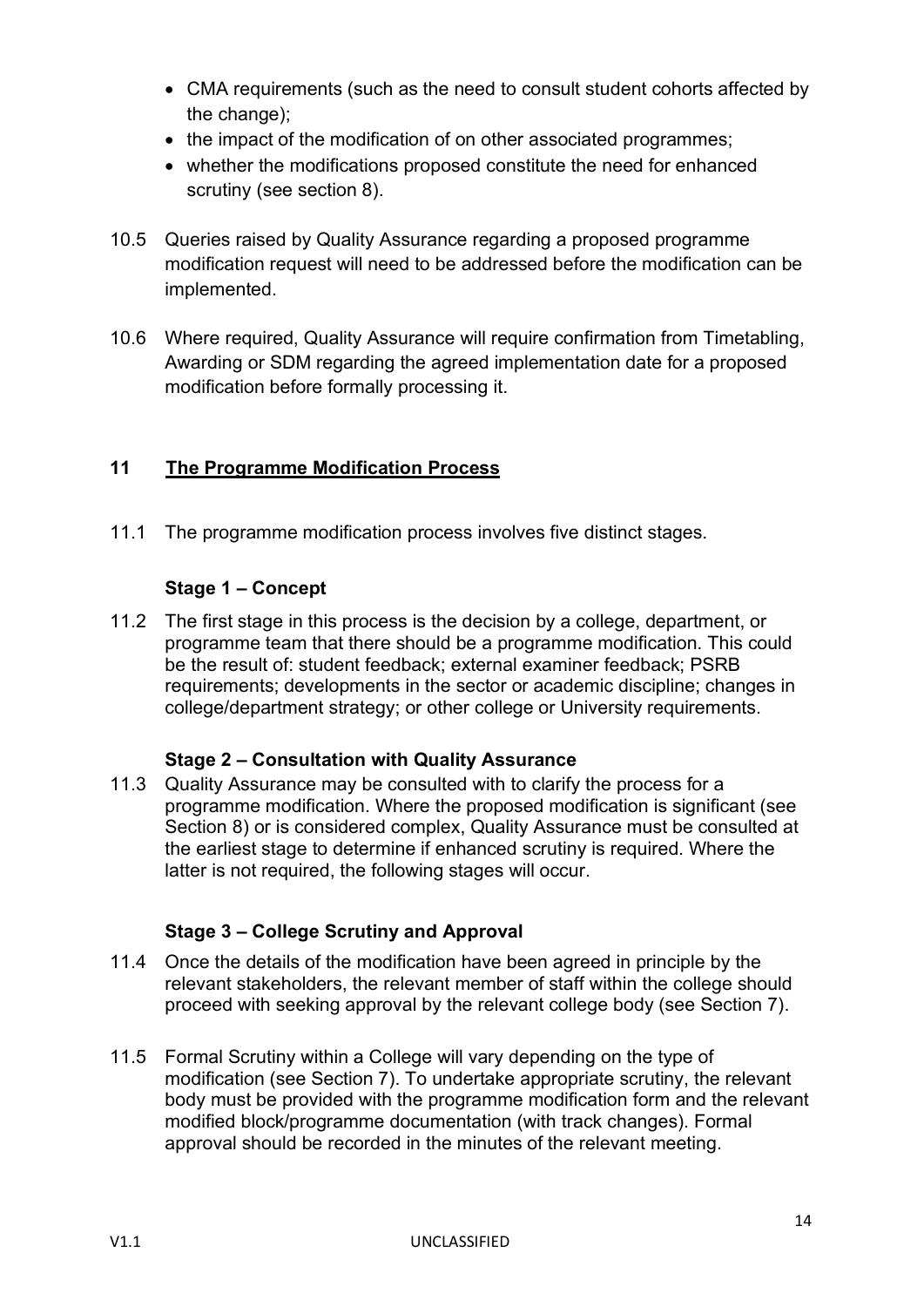11.6 Where approval by a College Management Board is required at the beginning of the modification process, the CMB may define what information should be provided at that stage.

#### **Stage 4 – Modification Implementation**

- 11.7 Following approval of the programme modification, the finalised programme modification form and associated documents must be submitted to Quality Assurance for implementation. This involves:
	- communicating the details of the modification to the Timetabling and Awarding Group; and SITS Data Management Team as required;
	- uploading of amended programme specifications or block outlines to the Documentation Repository and Programme Specification Portal;
	- informing Marketing of changes where appropriate.

#### **12 Programme Modification General Guidance**

#### **Information to Support Category 5 to 9 Modifications**

- 12.1 Where a category 5 to 9 modification is being proposed, the Explanation and Rationale section of the Programme Modification form should be sufficiently detailed to enable effective scrutiny. Information which may be required, depending on the modification being proposed could include:
	- marketing information;
	- detailed delivery plans including;
	- Reference to external discipline of quality benchmarks
	- Reference to accrediting body requirements:
	- Student outcomes and student feedback data;
	- consultation with appropriate University services/experts where appropriate (e.g. Digital Education Team; Professional Development Centre etc).

# **Assessing the Impact of a Proposed Programme Modification on Specific Student Groups**

12.2 All programme modification requests must include consideration of the potential equality impact on students who have protected characteristics or priority areas such as age, disability, gender, race/ethnicity, sexual orientation, gender reassignment, religion/belief, pregnancy/maternity, students with caring responsibilities and those from more deprived social economic backgrounds. This assessment is undertaken through completing the Programme Modification Request Form. For support in conducting this assessment, please contact the University's Student Equality and Diversity Manager, Henrietta Spalding.